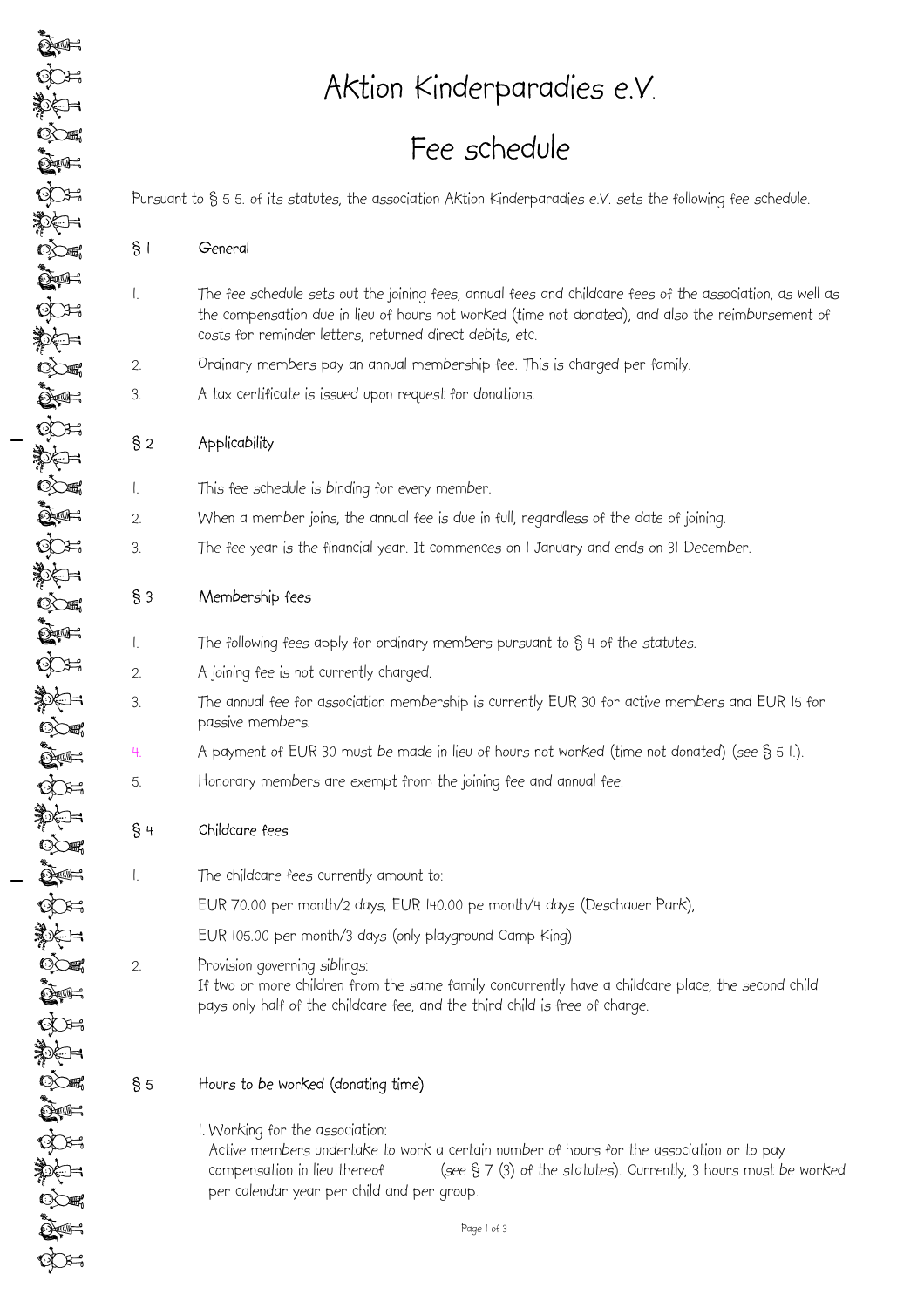$\sum_{i=1}^n$ COH

> This can be done at association events, by helping with administrative tasks, etc. and is offered to the playground groups regularly via the parent representative committee. Work is performed as agreed with the board or the organising committee. There are at least four opportunities to work per year. Hours to be worked cannot be carried over to the next year.

Honorary members are exempt from this obligation to work.

Board members pursuant to §12 of the statutes, parent representatives and their deputies pursuant to §13 of the statutes, and auditors pursuant to §14 are deemed to have performed the work hours they owe in the context of their unpaid voluntary work.

#### 2. Playground duty

Active members undertake to do playground duty as agreed within each respective playground group to support the regular childcare workers. No compensation can be rendered in lieu of these duties. However, within a group one member may do playground duty for another member. The groups make special arrangements for pregnant and breastfeeding mothers.

3. The board may resolve that work outside of the work opportunities offered is recognised as hours worked, or may resolve in individual cases that no, or fewer, hours must be worked or playground duties must be done.

### § 6 Due dates, methods of payment

- 1. The annual fee is due in February for the entire calendar year. In the year of joining, the annual fee is likewise payable in full at the beginning of the membership. In the year of leaving, the annual fee is owed to the association in full.
- 2. The childcare fees are due on the 15th of every month.
- 3. The amount owed in lieu of hours not worked (time not donated) is debited at the end of each year.
- 4. All payments should be made via direct debit. To this end, members issue a revocable direct debit authorisation.
- 5. Members who are not prepared to use the direct debit procedure receive an invoice for the annual fee every February. The invoice for the amount owed in lieu of hours not worked (time not donated) is likewise issued in the February of the following year. An additional  $\Box$ 5 fee is charged for the issuing of an invoice.

In such cases, the member is responsible for transferring the monthly childcare fees on time.

- 6. The members are obliged to inform the board in writing without undue delay about any changes to their address or their bank details.
- 7. If direct debits are returned [Rücklastschrift] for a reason attributable to the member (failing to inform the board of a change to bank details, insufficient funds, an error made when providing details, etc.) the member must pay the bank charges in additional to the amount owed.
- 8. If a member has not paid the annual fee or the childcare fee or any other amount owed within six weeks of it being payable, the board may issue a written reminder (first reminder) for the outstanding amount. If no payment is received following this, the member will be sent a second reminder stipulating a deadline for payment. A  $\square$ 5 fee will be charged for this reminder.
- 9. Reference is made to the possibility of a member being excluded from the association if outstanding amounts have been overdue for some time (§6 (4) of the statutes).